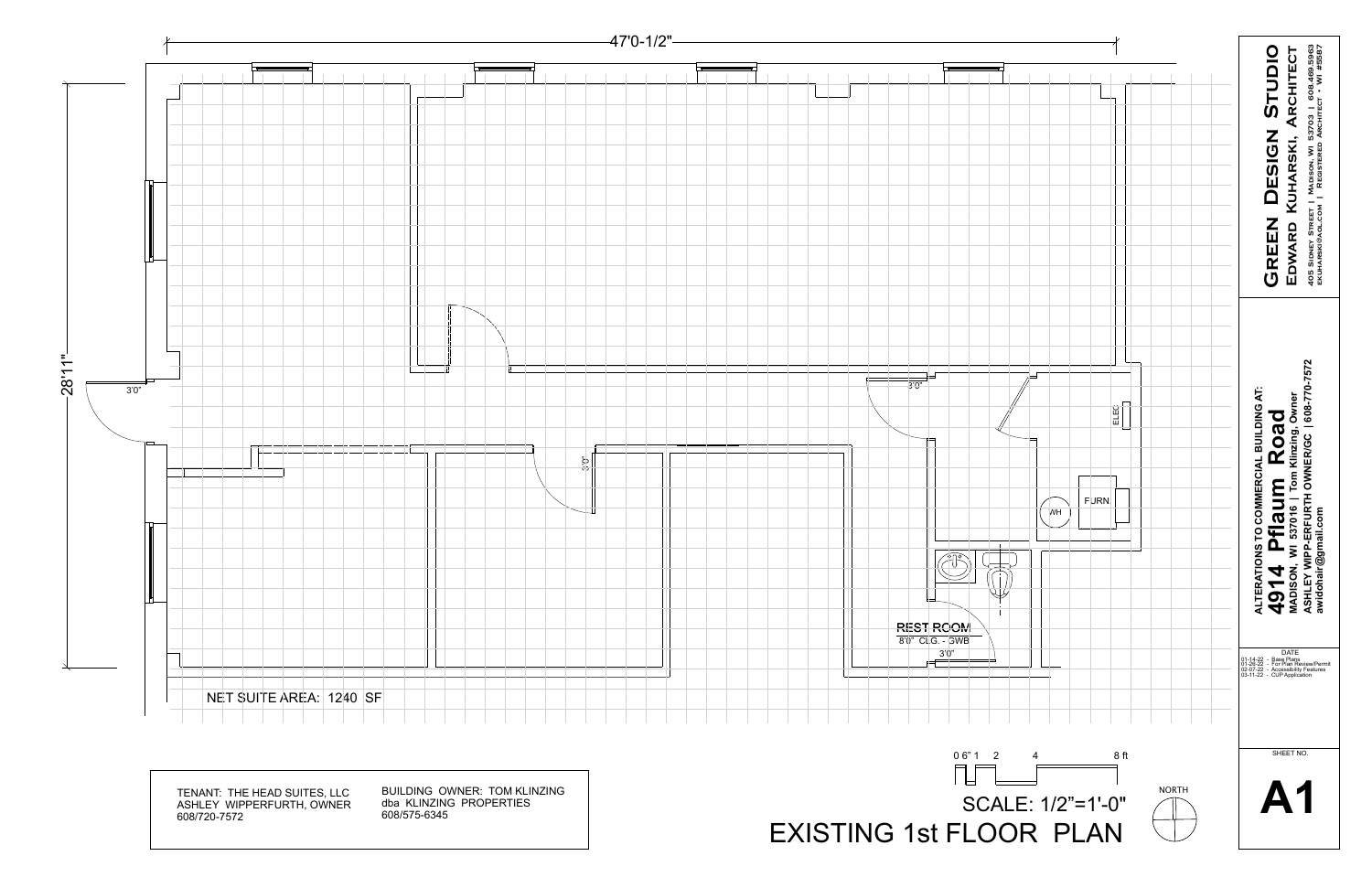



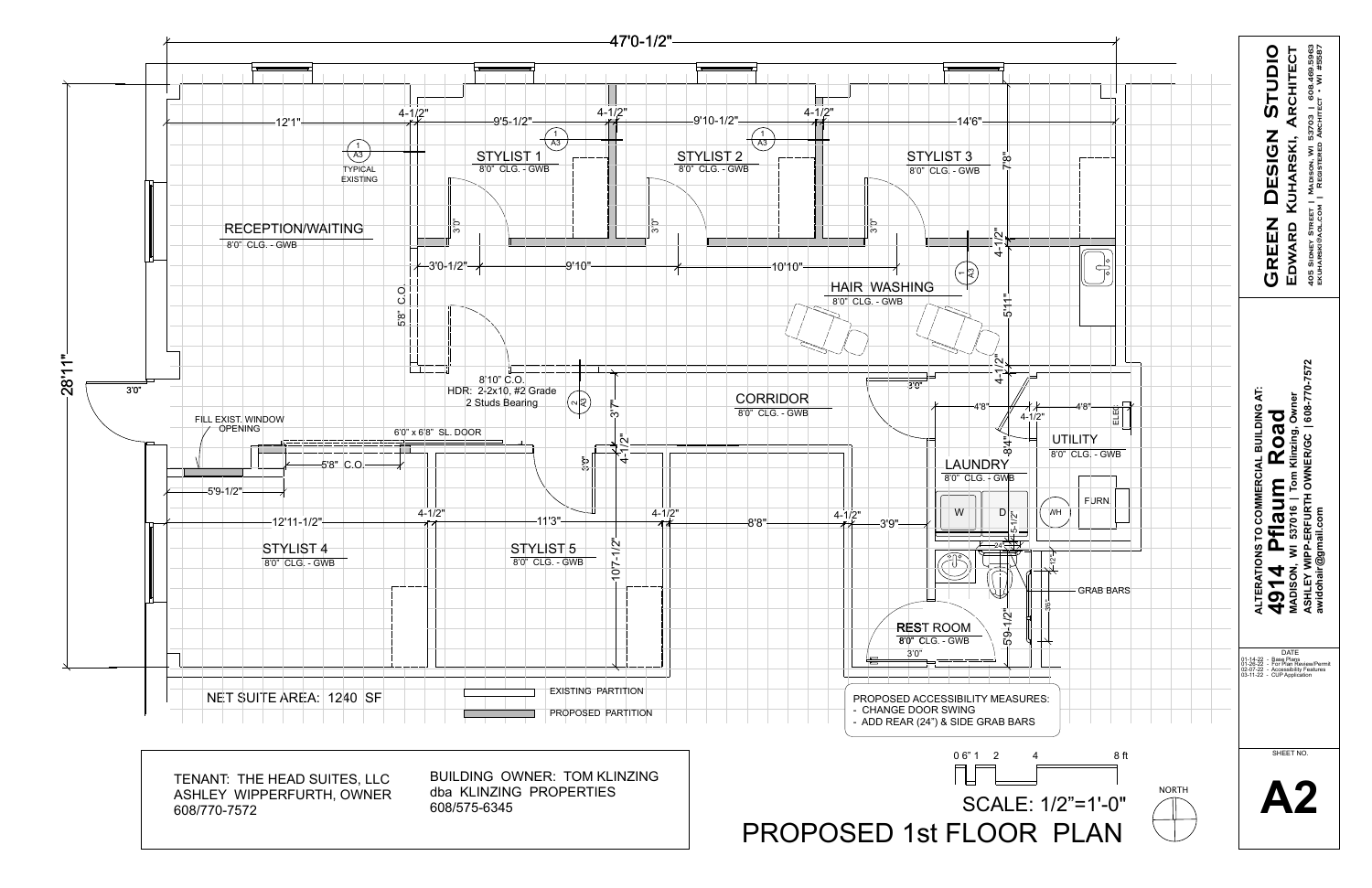| GREEN DESIGN STUDIO                                                                                           | EDWARD KUHARSKI, ARCHITECT                                     | 405 SIDNEY STREET   MADISON, WI 53703   608.469.5963<br>EKUHARSKI@AOL.COM   REGISTERED ARCHITECT . WI #5587 |
|---------------------------------------------------------------------------------------------------------------|----------------------------------------------------------------|-------------------------------------------------------------------------------------------------------------|
| <b>TO COMMERCIAL BUILDING AT:</b><br>ALTERATIONS                                                              | 537016   Tom Klinzing, Owner<br>Road<br>flaum<br><b>MOSION</b> | ERFURTH OWNER/GC   608-770-7572<br>ail.com<br>mba<br>awidohai<br><b>ASHLEY</b>                              |
| 01-14-22 - Base Plans<br>01-26-22 - For Plan Review/Permit<br>02-07-22 - Accessibility Features<br>03-11-22 - | DATE<br><b>CUP Application</b>                                 |                                                                                                             |
|                                                                                                               | SHEET NO.                                                      |                                                                                                             |





|               | ,,,,,,,,,,,,,,,,,,,,,,,,,,,,<br><b>EXISTING CEILING &amp; INSULATION</b>    |  |
|---------------|-----------------------------------------------------------------------------|--|
|               | $\sim$ EXIST. 2x6 CLG. JOISTS @ 16" OC MAX $\sim$<br>くくくくくくくくくくくくくくくくくくくくくく |  |
|               | (2) 2X4 TOP PLATES                                                          |  |
|               | HDR: (2) 2x10 #2 GRADE<br><b>2-STUD BEARING</b>                             |  |
|               |                                                                             |  |
|               |                                                                             |  |
|               |                                                                             |  |
| $\frac{1}{8}$ |                                                                             |  |
|               |                                                                             |  |
|               |                                                                             |  |
|               |                                                                             |  |
|               |                                                                             |  |
|               |                                                                             |  |
|               |                                                                             |  |

 $\sim$ 





TENANT: THE HEAD SUITES, LLC ASHLEY WIPPERFURTH, OWNER 608/720-7572

BUILDING OWNER: TOM KLINZING dba KLINZING PROPERTIES 608/575-6345